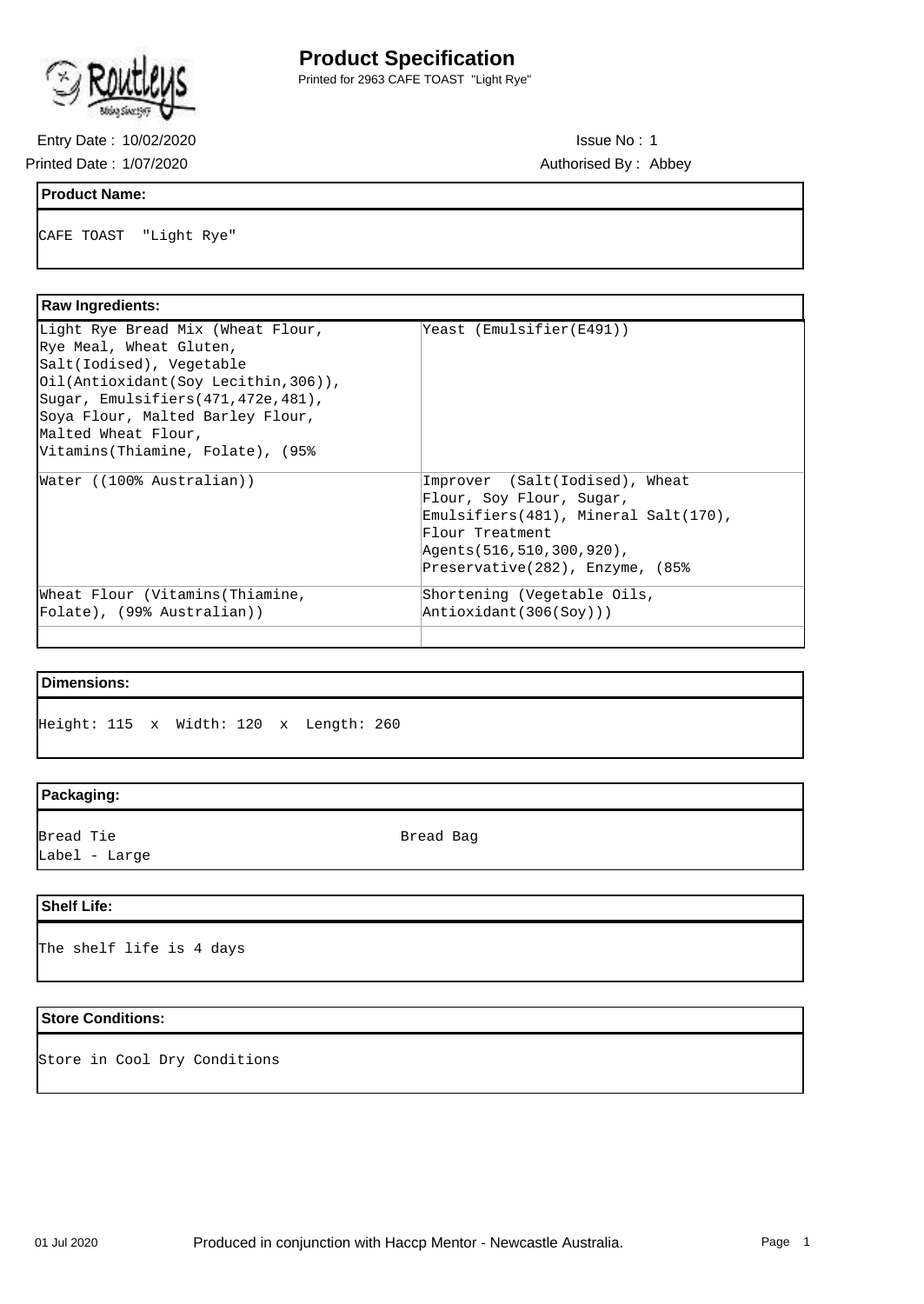

Printed for 2963 CAFE TOAST "Light Rye"

Entry Date : 10/02/2020 **ISSUE No. 1** ISSUE No : 1

Printed Date: 1/07/2020 <br>
Authorised By: Abbey

## **Direction for Use:**

Consume as is

| <b>Nutrition Information:</b>  |                          |                                       |                 |  |
|--------------------------------|--------------------------|---------------------------------------|-----------------|--|
| Servings per package : 7       |                          |                                       |                 |  |
| Serving Size : 120 gm          |                          |                                       |                 |  |
| Quantity Per Serving : 1       |                          |                                       |                 |  |
| Quantity Per 100 gm : $0.8333$ |                          |                                       |                 |  |
|                                |                          |                                       |                 |  |
|                                |                          |                                       |                 |  |
|                                |                          | per Serving Per 100 gm % Daily Value* |                 |  |
|                                |                          |                                       |                 |  |
| Calories                       | 299.00                   | 249.00                                | 15 <sup>8</sup> |  |
|                                |                          |                                       |                 |  |
| Calories Fat                   | 25.00                    | 20.00                                 |                 |  |
|                                |                          |                                       |                 |  |
| Energy (kJ)                    | 1303.91                  | 1086.59                               |                 |  |
| Protein                        | 11.55                    | 9.62                                  | $23$ %          |  |
|                                |                          |                                       |                 |  |
| Fat - Total                    | 2.73                     | 2.27                                  | 4%              |  |
|                                |                          |                                       |                 |  |
| - Saturated                    | 0.84                     | 0.70                                  | 4%              |  |
|                                |                          |                                       |                 |  |
| - Trans Fatty Acid             | $\overline{\phantom{m}}$ | $\overline{\phantom{m}}$              |                 |  |
|                                | 57.07                    | 47.56                                 | 19 <sup>°</sup> |  |
| Carbohydrate - Total           |                          |                                       |                 |  |
| - Sugars                       | 1.12                     | 0.94                                  |                 |  |
|                                |                          |                                       |                 |  |
| Sodium<br>(mg)                 | 691.02                   | 575.85                                | 29%             |  |
|                                |                          |                                       |                 |  |
| Dietary Fibre (gm)             |                          |                                       | 0 <sup>8</sup>  |  |
|                                |                          |                                       |                 |  |

\*Percentage Daily Values are based on 2000 calorie diet. Your values may be higher or lower depending on your calorie needs.

#### **Allergens:**

Barley, Rye, Soy, Wheat

## **GMO Status:**

To our knowledge and information this product has not been derived from genetically modified ingredients.